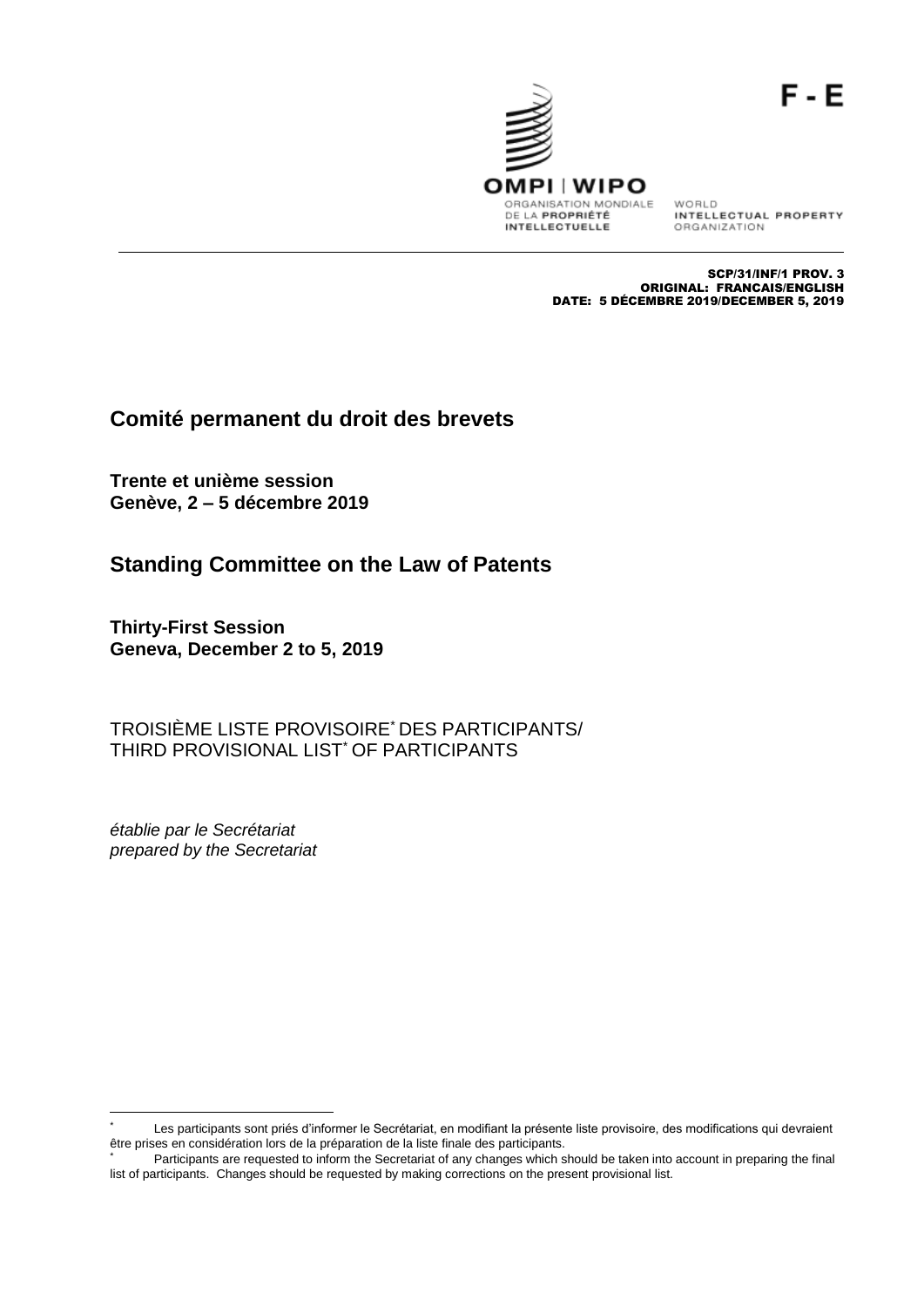## I. MEMBRES/MEMBERS

(dans l'ordre alphabétique des noms français des États) (in the alphabetical order of the names in French)

# AFRIQUE DU SUD/SOUTH AFRICA

Thembani MALULEKE (Mr.), Assistant Director, Multilateral Trade Relations, International Relations and Cooperation, Pretoria

Mandla NKABENI (Mr.), First Secretary, Permanent Mission, Geneva

# ALGÉRIE/ALGERIA

Sofia BOUDJEMAI (Mme), chef, Service de recherche et analyse d'information, Direction des brevets, Institut national algérien de la propriété industrielle (INAPI), Ministère de l'industrie, de la petite et moyenne entreprise et de la promotion des investissements, Alger

Nesrine GHAZI (Mme), examinatrice, Direction des brevets, Institut national algérien de la propriété industrielle (INAPI), Ministère de l'industrie, de la petite et moyenne entreprise et de la promotion des investissements, Alger

Mohamed BAKIR (M.), premier secrétaire, Mission permanente, Genève

## ALLEMAGNE/GERMANY

Laura FRANK (Ms.), Legal Adviser, German Patent and Trade Mark Office (DPMA), Munich

Julia KOCH (Ms.), Legal Officer, Division for Patent Law, Federal Ministry of Justice and Consumer Protection, Berlin

Markus SEITZ (Mr.), Senior Patent Examiner, German Patent and Trademark Office (DPMA), **Munich** 

#### ARABIE SAOUDITE/SAUDI ARABIA

Mohammed ALAYITH (Mr.), Saudi Authority for Intellectual Property (SAIP), Riyadh

Faisal ALENAZI (Mr.), Operational Quality Supervisor, Saudi Patent Office, King Abdullaziz City for Science and Technology (KACST), Riyadh

#### ARGENTINE/ARGENTINA

Germán PROFFEN (Sr.), Ministro, Misión Permanente, Ginebra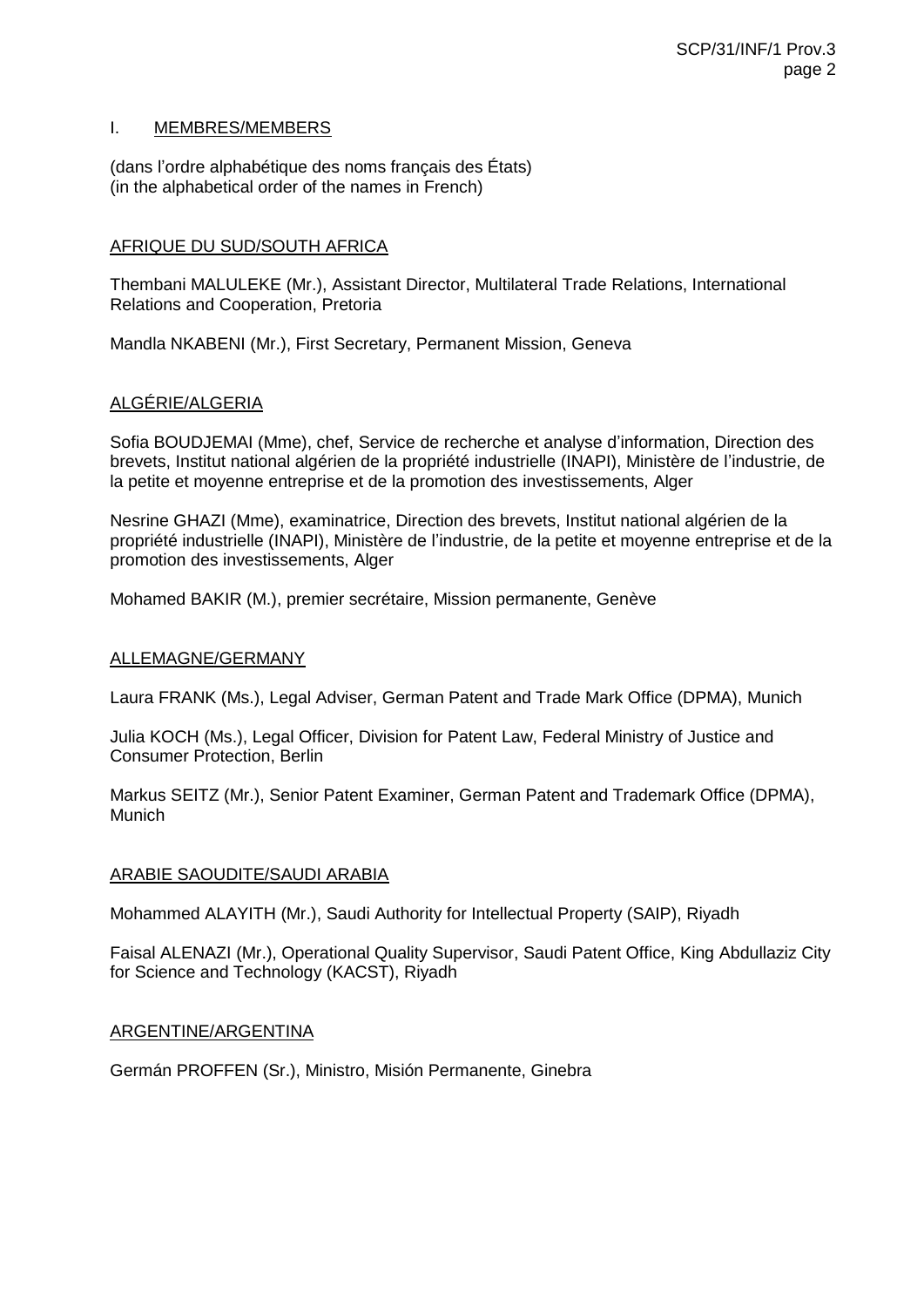# AUSTRALIE/AUSTRALIA

Martin DEVLIN (Mr.), Assistant Director, International Policy and Cooperation, IP Australia, Melbourne

Samrat SEN (Mr.), Assistant General Manager, Patents, Chemical, PBR and Electrical Group, IP Australia, Canberra

#### BAHAMAS

Bernadette BUTLER (Ms.), Minister Counsellor, Permanent Mission, Geneva

## BANGLADESH

Mahabubur RAHMAN (Mr.), First Secretary, Permanent Mission, Geneva

## BÉLARUS/BELARUS

Natallia NOVIKAVA (Ms.), Deputy Head, Department of Legal and Personnel Support, National Center of Intellectual Property (NCIP), Minsk

## BOSNIE-HERZÉGOVINE/BOSNIA AND HERZEGOVINA

Josip MERDŽO (Mr.), Director, Institute for Intellectual Property of Bosnia and Herzegovina, Mostar

# BRÉSIL/BRAZIL

Flávia TRIGUEIRO (Ms.), Coordinator General of Patents, Patents Directorate, National Institute of Industrial Property (INPI), Rio de Janeiro

Carolina PARANHOS COELHO (Ms.), Second Secretary, Permanent Mission to the World Trade Organization (WTO), Geneva

Laís LOREDO GAMA TAMANINI (Ms.), Third Secretary, Permanent Mission to the World Trade Organization (WTO), Geneva

Aline DE QUADROS (Ms.), Expert, Permanent Mission to the World Trade Organization (WTO), Geneva

Sérgio REIS (Mr.), Expert, Permanent Mission to the World Trade Organization (WTO), Geneva

# BULGARIE/BULGARIA

Galya AYGAROVA (Ms.), State Expert, Patent Office of the Republic of Bulgaria (BPO), Sofia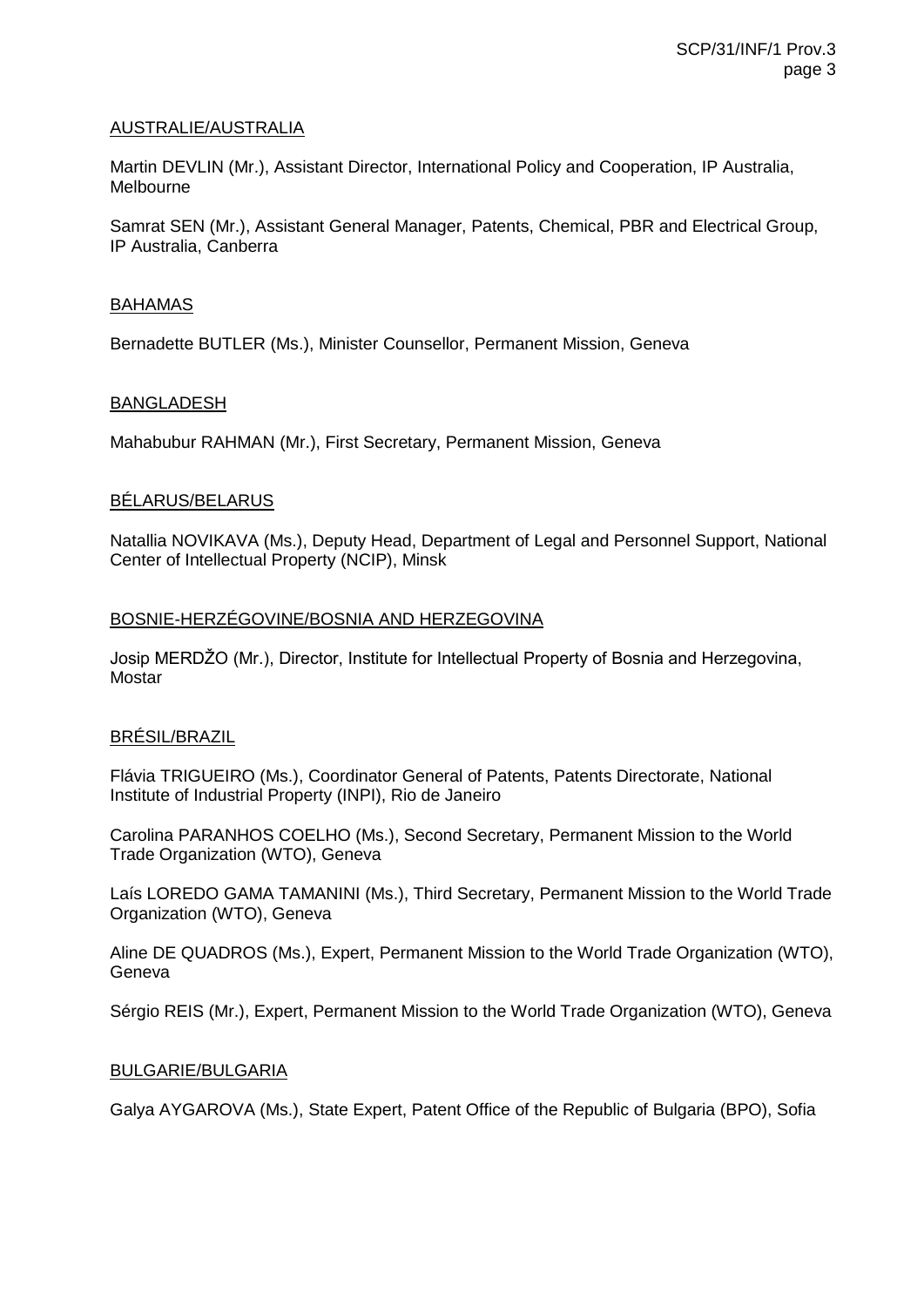## BURKINA FASO

Mireille SOUGOURI KABORE (Mme), attachée, Mission permanente, Genève

## CAMEROUN/CAMEROON

Marie Béatrice NANGA NGUELE (Mme), chef, Service des brevets et des signes distinctifs, Direction du développement technologique et de la propriété industrielle, Ministère des mines, de l'industrie et du développement technologique (MINMIDT), Yaoundé

Théophile Olivier BOSSE (M.), deuxième conseiller, Mission permanente, Genève

## CANADA

Mark KOHRAS (Mr.), Senior Policy Analyst, Patent Policy Directorate, Innovation, Science and Economic Development Canada, Ottawa

Craig MACMILLAN (Mr.), Program Manager, Patent Branch, Canadian Intellectual Property Office (CIPO), Gatineau

David NORRIS (Mr.), Trade Policy Officer, Intellectual Property Trade Policy Division, Global Affairs Canada, Ottawa

## CHILI/CHILE

Paloma HERRERA (Sra.), Asesora, Departamento de Propiedad Intelectual, Ministerio de Relaciones Exteriores, Santiago de Chile

Maria Jose SEPULVEDA (Sra.), Asesora, Departamento Internacional y Políticas Públicas, Instituto Nacional de Propiedad Industrial, Santiago

Martin CORREA (Sr.), Consejero, Misión Permanente ante la Organización Mundial del Comercio (OMC), Ginebra

#### CHINE/CHINA

WANG Weiwei (Mr.), Consultant, Law and Treaty Department, National Intellectual Property Administration (CNIPA), Beijing

#### COLOMBIE/COLOMBIA

Adriana MENDOZA AGUDELO (Sra.), Embajadora, Representante Permanente, Misión Permanente, Ginebra

Pierre GARCIA JACQUIER (Sr.), Ministro Plenipotenciario, Misión Permanente, Ginebra

Yesid Andrés SERRANO ALARCÓN (Sr.), Tercer Secretario, Misión Permanente, Ginebra

Juan José RUIZ (Sr.), Misión Permanente, Ginebra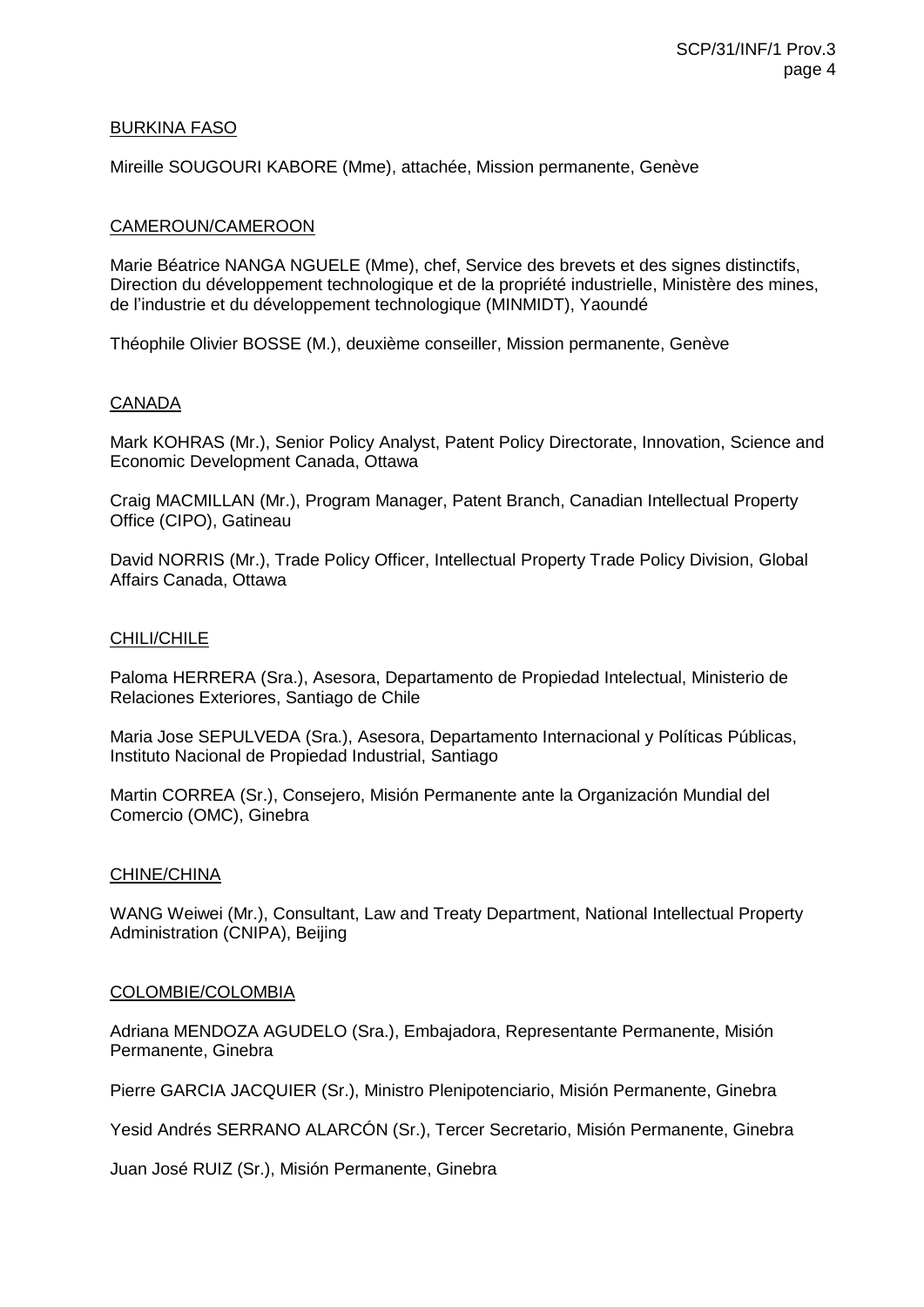# COSTA RICA

Cristian MENA CHINCHILLA (Sr.), Subdirector, Propiedad Industrial, Registro de la Propiedad Industrial, Registro Nacional, Ministerio de Justicia y Paz, San José

Mariana CASTRO HERNÁNDEZ (Sra.), Consejera, Misión Permanente, Ginebra

# CÔTE D'IVOIRE

Kumou MANKONGA (M.), premier secrétaire, Mission permanente, Genève

# CROATIE/CROATIA

Alida MATKOVIĆ (Ms.), Minister Plenipotentiary, Permanent Mission, Geneva

Gordana TURKALJ (Ms.), Patent Examiner, Patent Department, Technical Expert Service, State Intellectual Property Office (SIPO), Zagreb

## DANEMARK/DENMARK

Anne Rejnhold JØRGENSEN (Ms.), Director, Policy, Legal Affairs and International Projects Department, Danish Patent and Trademark Office, Ministry of Industry, Business and Financial Affairs, Taastrup

Mejl FLEMMING KØNIG (Mr.), Chief Technical Adviser, Danish Patent and Trademark Office, Ministry of Industry, Business and Financial Affairs, Taastrup

# ÉGYPTE/EGYPT

Mona YAHIA (Ms.), President, Egyptian Patent Office, Ministry of Scientific Research, Cairo

Khaled MOHAMED SADEK (Mr.), Legal Manager, Academy of Scientific Research and Technology (ASRT), Egyptian Patent Office, Ministry of Scientific Research, Cairo

# EL SALVADOR

Diana Violeta HASBÚN (Sra.), Ministra Consejera, Misión Permanente ante la Organización Mundial del Comercio (OMC), Ginebra

# ÉMIRATS ARABES UNIS/UNITED ARAB EMIRATES

Shaima AL-AKEL (Ms.), International Organizations Executive, Permanent Mission to the World Trade Organization (WTO), Geneva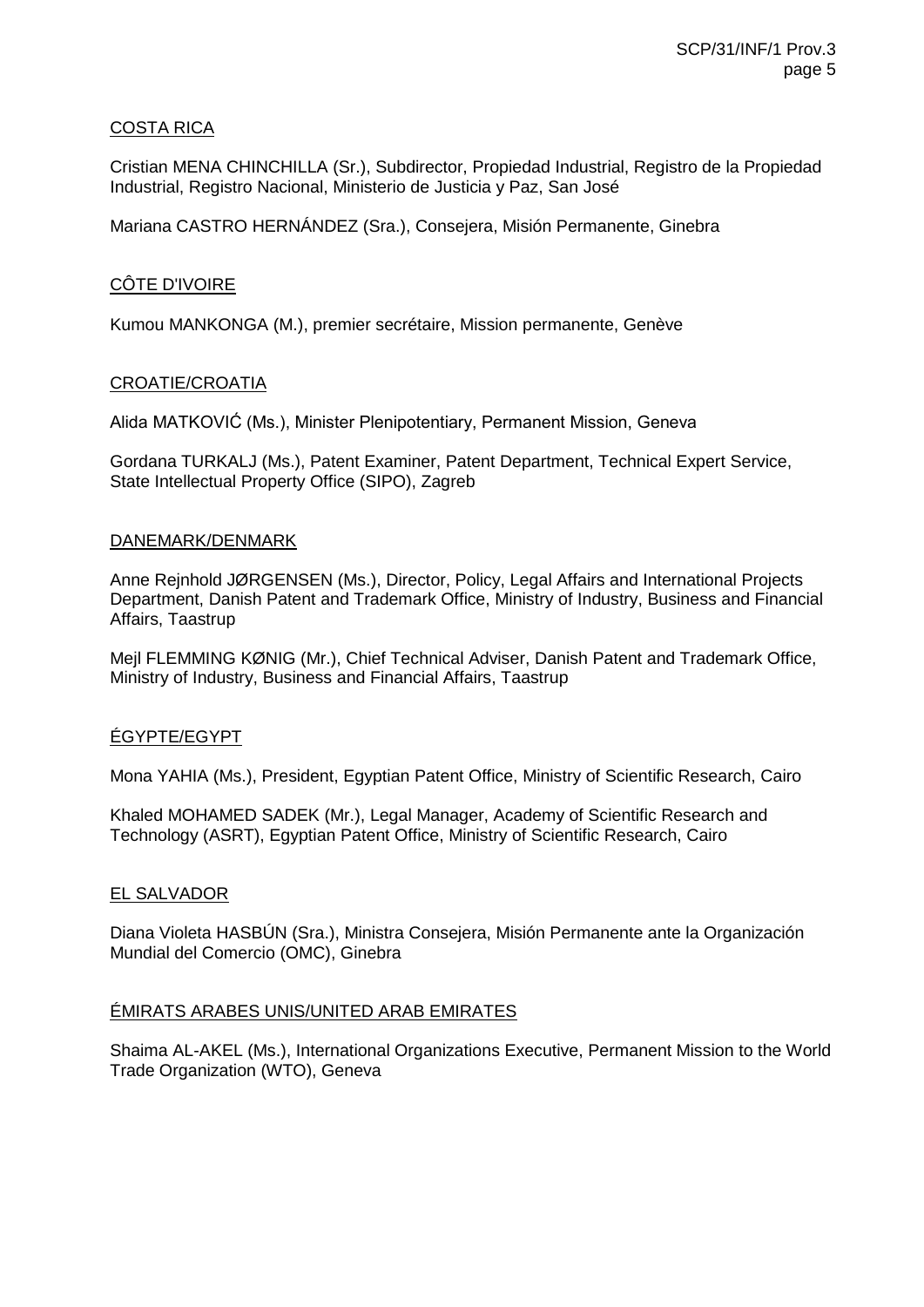# ÉQUATEUR/ECUADOR

Heidi VÁSCONES (Sra.), Tercer Secretario, Misión Permanente ante la Organización Mundial del Comercio (OMC), Ginebra

## ESPAGNE/SPAIN

Leopoldo BELDA SORIANO (Sr.), Jefe de Área de Patentes (Mecánica General y Construcción), Departamento de Patentes e Información Tecnológica, Oficina Española de Patentes y Marcas (OEPM), Ministerio de Energía, Turismo y Agenda Digital, Madrid

Juan José LUEIRO GARCÍA (Sr.), Primer Secretario, Misión Permanente, Ginebra

## ESTONIE/ESTONIA

Raul KARTUS (Mr.), Adviser, Patent Department, The Estonian Patent Office, Tallinn

# ÉTATS-UNIS D'AMÉRIQUE/UNITED STATES OF AMERICA

Richard COLE (Mr.), Deputy Director, International Patent Legal Administration, United States Patent and Trademark Office (USPTO), Alexandria, Virginia

Marianne TERROT (Ms.), Associate Chief Counsel, Office of the Chief Counsel, United States Food and Drug Administration, Silver Spring, Maryland

Jesus HERNANDEZ (Mr.), Patent Attorney, Office of Policy and International Affairs, United States Patent and Trademark Office (USPTO), Alexandria, Virginia

Paolo TREVISAN (Mr.), Patent Attorney, United States Patent and Trademark Office (USPTO), Department of Commerce, Alexandria, Virginia

#### FÉDÉRATION DE RUSSIE/RUSSIAN FEDERATION

Anna EGOROVA (Ms.), Head of Division, Federal Service for Intellectual Property (ROSPATENT), Moscow

Viktoria GALKOVSKAYA (Ms.), Head, Business Unit 9, Federal Institute of Industrial Property (FIPS), Moscow

Anton BOBRYSHEV (Mr.), Advisor, Patent Rights Division, Federal Service for Intellectual Property (ROSPATENT), Moscow

Maria RYAZANOVA (Ms.), Second Secretary, Legal Division, Permanent Mission, Geneva

#### FINLANDE/FINLAND

Marjo AALTO-SETÄLÄ (Ms.), Chief Legal Counsel, Patents and Trademarks, Finnish Patent and Registration Office (PRH), Helsinki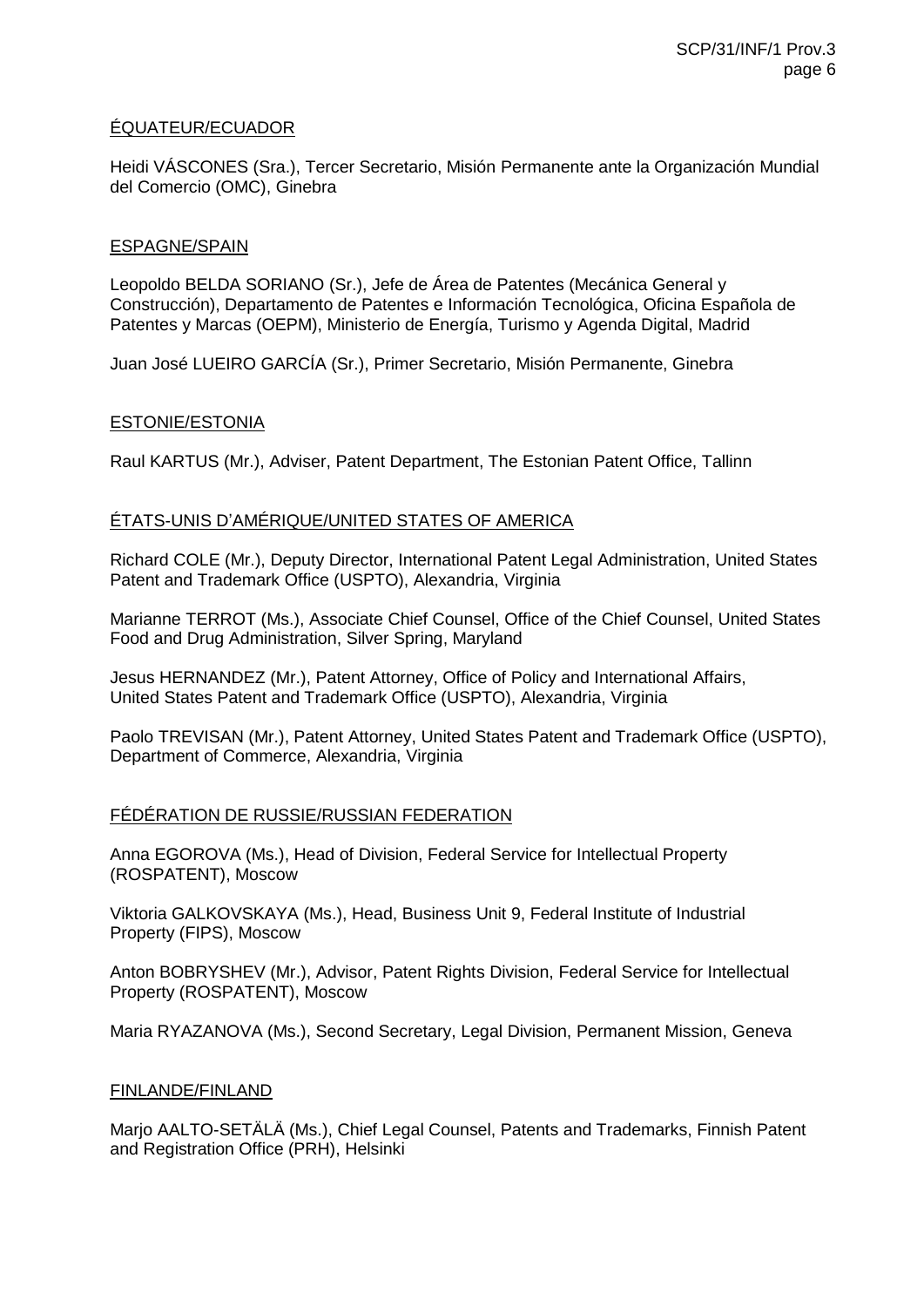Minna AALTO-SETÄLÄ (Ms.), Chief Specialist, Ministry of Economic Affairs and Employment, Helsinki

Hetti PALONEN (Ms.), Principal Patent Examiner, Finnish Patent and Registration Office (PRH), Helsinki

Stiina LOYTOMAKI (Ms.), Expert, Ministry of Economic Affairs and Employment, Helsinki

# FRANCE

Jonathan WITT (M.), ingénieur examinateur, chargé de mission, Pôle international, Institut national de la propriété industrielle (INPI), Courbevoie

Francis GUÉNON (M.), conseiller, Mission permanente, Genève

# GABON

Edwige KOUMBY MISSAMBO (Mme), premier conseiller, Mission permanente, Genève

## GAMBIE (LA)/GAMBIA (THE)

Alexander DA COSTA (Mr.), Ambassador, Deputy Permanent Representative, Permanent Mission, Geneva

#### GHANA

Grace ISSAHAQUE (Ms.), Chief State Attorney, Registrar-General's Department, Ministry of Justice, Accra

Cynthia ATTUQUAYEFIO (Ms.), Minister Counsellor, Permanent Mission, Geneva

Rudolph Amankwa DADEY (Mr.), Intern, Permanent Mission, Geneva

#### **GUATEMALA**

Flor de María GARCÍA DIAZ (Sra.), Consejera, Misión Permanente ante la Organización Mundial del Comercio (OMC), Ginebra

#### HONDURAS

Jenny Karinna TORRES MALDONADO (Sra.), Jefe, Departamento de Patentes, Dirección General de Propiedad Intelectual de Honduras (DIGEPIH), Tegucigalpa

#### HONGRIE/HUNGARY

Laszlo Adam VASS (Mr.), Head of Section, Industrial Property Law Section, Hungarian Intellectual Property Office (HIPO), Budapest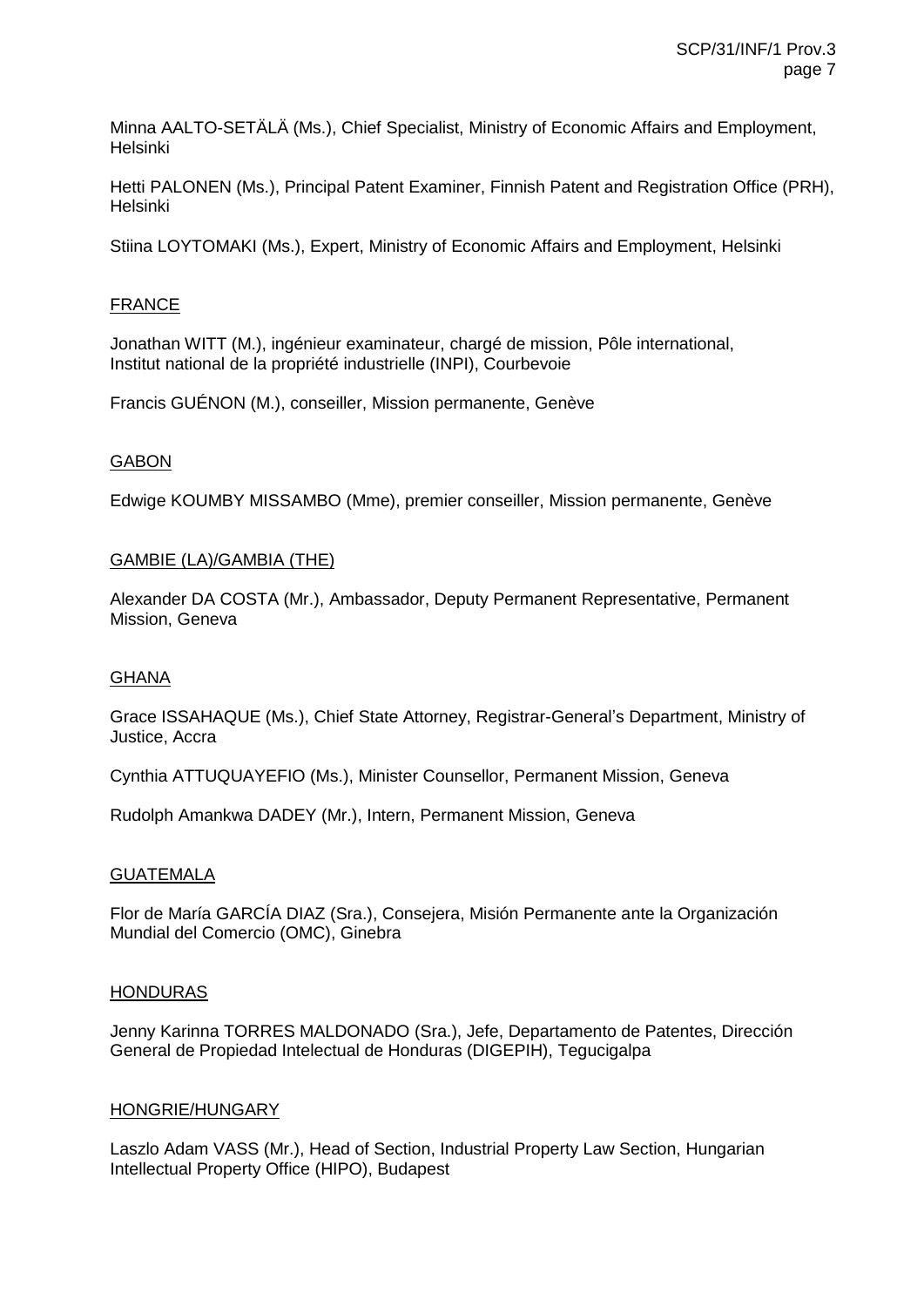# ÎLES SALOMON/SOLOMON ISLANDS

Barrett SALATO (Mr.), Ambassador, Permanent Representative, Permanent Mission, Geneva

Christina Kuper WINI (Ms.), Technical Officer, Permanent Mission, Geneva

Helen WELDU AUALOM (Ms.), Intern, Permanent Mission, Geneva

# INDE/INDIA

Bhanumathi RAMESH KUMAR (Ms.), Assistant Controller, Patents and Designs, Department for Promotion of Industry and Internal Trade, Ministry of Commerce and Industry, Chennai

Animesh CHOUDHURY (Mr.), First Secretary, Permanent Mission, Geneva

# INDONÉSIE/INDONESIA

Dede Mia YUSANTI (Ms.), Director, Patents, Integrated Circuits and Trade Secrets, Directorate General of Intellectual Property, Ministry of Law and Human Rights Affairs, Jakarta

HERLIANTO (Ms.), Head, Section on Legal and Litigation Affairs, Directorate General of Intellectual Property, Ministry of Law and Human Rights Affairs, Jakarta

Rani NURADI (Ms.), Head, Subdivision on Evaluation and Reporting, Directorate General of Intellectual Property, Ministry of Law and Human Rights Affairs, Jakarta

FARIDA (Ms.), Patent Examiner, Directorate General of Intellectual Property, Ministry of Legal and Human Rights Affairs, Jakarta

Abdi Saputra SEMBIRING (Mr.), Patent Examiner, Directorate General of Intellectual Property, Ministry of Law and Human Rights Affairs, Jakarta

Hari ANDIKA (Mr.), Data Analyst, Directorate General of Intellectual Property, Ministry of Law and Human Rights Affairs, Jakarta

Urim Carry Wilson SITIO (Ms.), Data Analyst, Directorate General of Intellectual Property, Ministry of Law and Human Rights Affairs, Jakarta

Ditya Agung NURDIANTO (Mr.), Counsellor, Permanent Mission, Geneva

# IRAN (RÉPUBLIQUE ISLAMIQUE D')/IRAN (ISLAMIC REPUBLIC OF)

Reza DEHGHANI (Mr.), Counsellor, Permanent Mission, Geneva

# IRLANDE/IRELAND

Michael LYDON (Mr.), Head, Patent Examination, Department of Business, Enterprise and Innovation, Kilkenny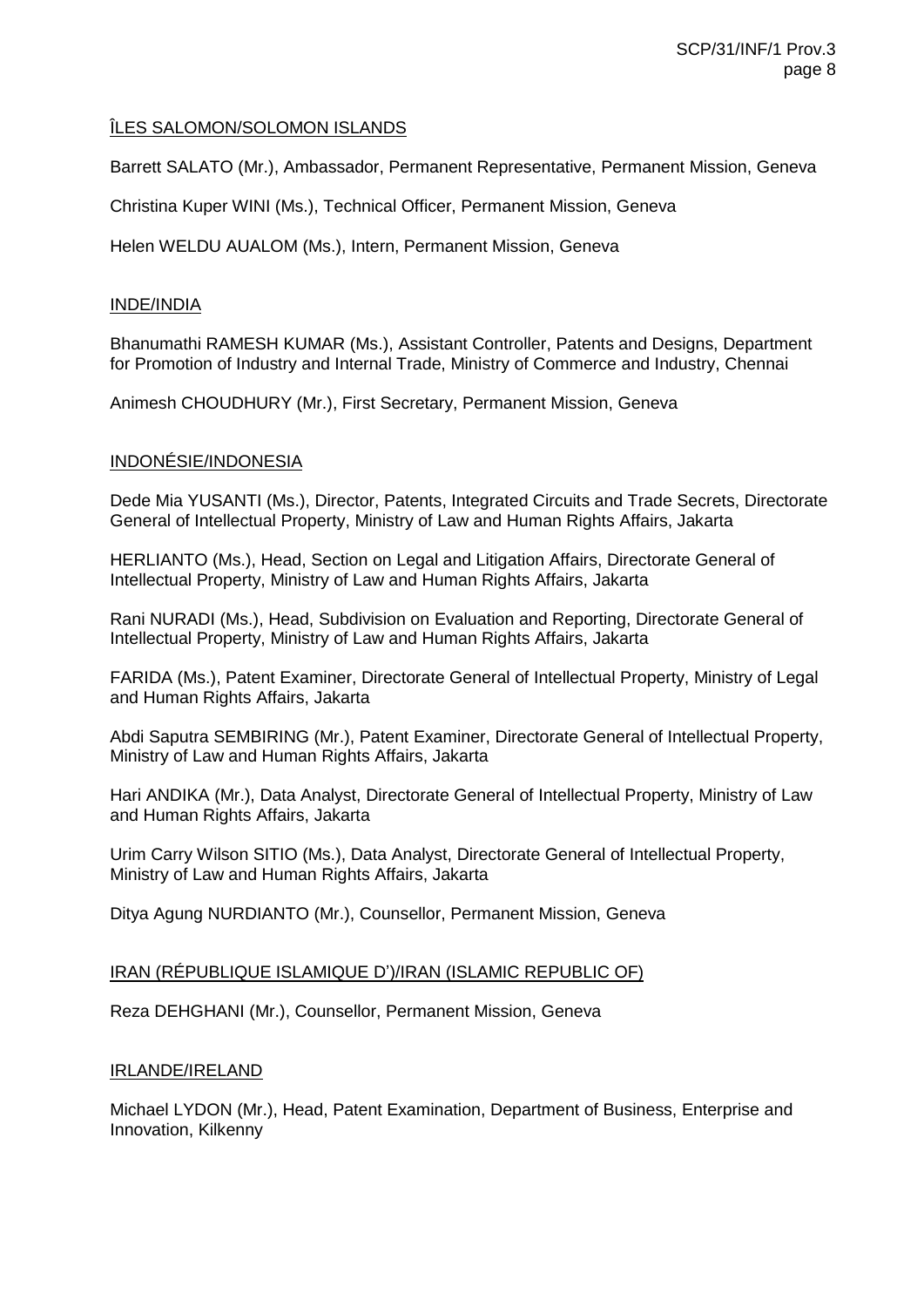## ITALIE/ITALY

Loredana GUGLIELMETTI (Mme), chef, Division des brevets, Office italien des brevets et des marques, Direction générale pour la lutte à la contrefaçon (UIBM), Ministère pour le développement économique, Rome

Ivana PUGLIESE (Mme), examinatrice principale des brevets, Division des brevets, Office italien des brevets et des marques, Direction générale pour la lutte à la contrefaçon (UIBM), Ministère pour le développement économique, Rome

## JAMAÏQUE/JAMAICA

Sheldon BARNES (Mr.), First Secretary, Permanent Mission, Geneva

## JAPON/JAPAN

Yuki SHIMIZU (Mr.), Director, Multilateral Policy Office, International Policy Division, Japan Patent Office (JPO), Tokyo

Takahiro HIGA (Mr.), Assistant Director, Multilateral Policy Office, International Policy Division, Japan Patent Office (JPO), Tokyo

Hiroki UEJIMA (Mr.), First Secretary, Permanent Mission, Geneva

#### JORDANIE/JORDAN

Zain AL AWAMLEH (Ms.), Director, Industrial Property Protection Directorate, Ministry of Industry, Trade and Supply, Amman

Akram HARAHSHEH (Mr.), Chargé d'affaires a.i., Deputy Permanent Representative, Permanent Mission, Geneva

Ghadeer ELFAYEZ (Ms.), Adviser, Permanent Mission, Geneva

Odai AL QARALLEH (Mr.), Second Secretary, Permanent Mission, Geneva

Mohammad EREKAT (Mr.), Second Secretary, Permanent Mission, Geneva

Rami KHAWALDEH (Mr.), Third Secretary, Permanent Mission, Geneva

# KAZAKHSTAN

Meirzhan TULEPOV (Mr.), Director, Department for Intellectual Property Rights, Ministry of Justice of the Republic of Kazakhstan, Nur-Sultan

# KENYA

Fred Masibo SIMIYU (Mr.), Deputy Director, State Department of Trade, International Trade Directorate, Industry, Trade and Cooperatives, Nairobi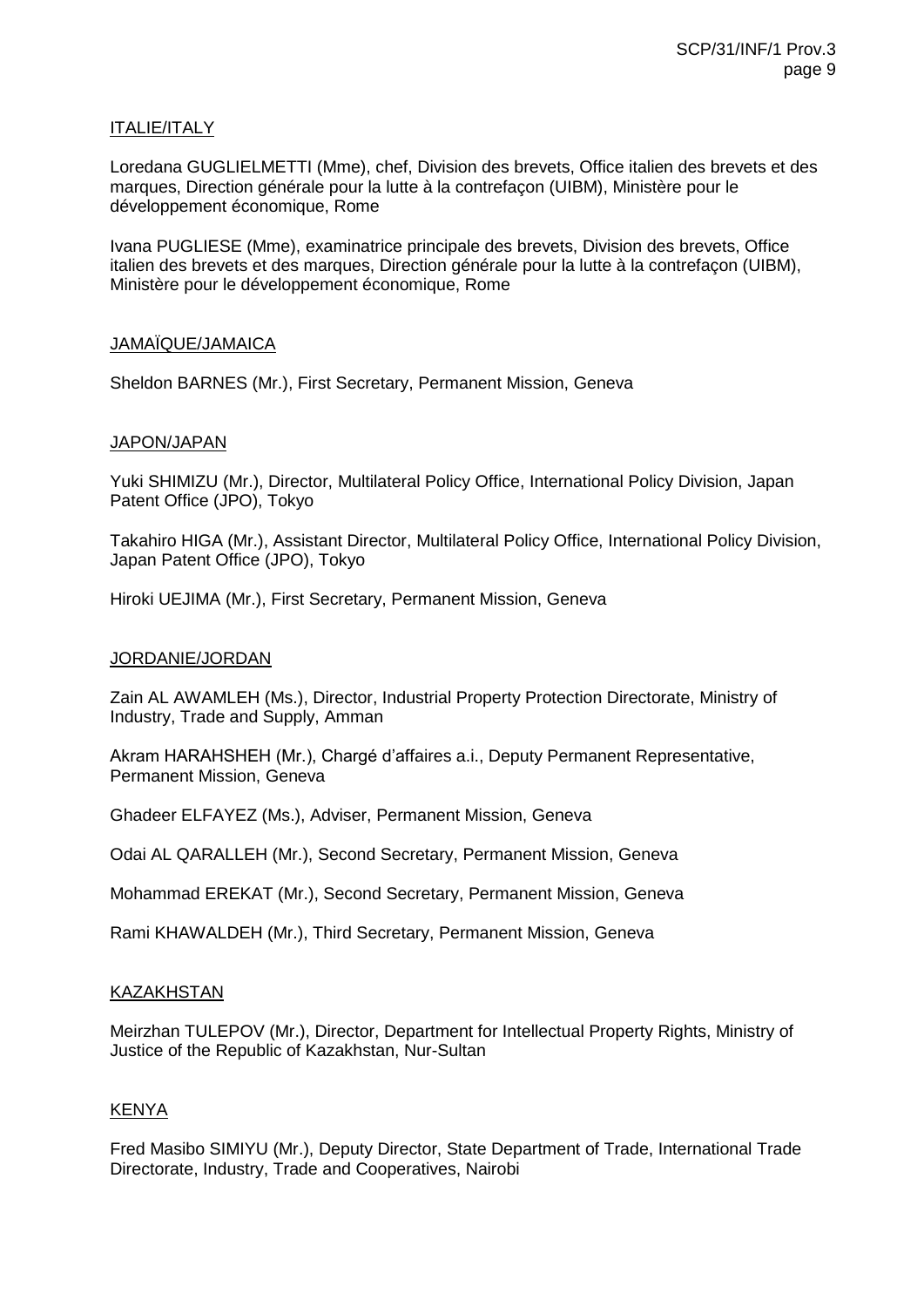David NJUGUNA (Mr.), Manager, Patent Department, Kenya Industrial Property Institute (KIPI), Nairobi

Daniel KOTTUT (Mr.), Permanent Mission, Minister Counsellor, Legal, Geneva

## KOWEÏT/KUWAIT

Abdulaziz TAQI (Mr.), Commercial Attaché, Permanent Mission, Geneva

## LESOTHO

Mmari MOKOMA (Mr.), Counsellor, Permanent Mission, Geneva

## LETTONIE/LATVIA

Liene GRIKE (Ms.), Advisor, Economic and Intellectual Property Affairs, Permanent Mission, Geneva

## LIBAN/LEBANON

Sara NASR (Ms.), Second Secretary, Permanent Mission, Geneva

#### LITUANIE/LITHUANIA

Vita KIRILIAUSKAITE (Ms.), Patent Examiner, Inventions Division, State Patent Bureau of the Republic of Lithuania, Vilnius

# MACÉDOINE DU NORD/NORTH MACEDONIA

Ismail JASHARI (Mr.), Advisor, Patent Department, State Office of Industrial Property (SOIP), Skopje

Zufer OSMANI (Mr.), Patent Examiner, Patent Department, State Office of Industrial Property (SOIP), Skopje

#### MALAISIE/MALAYSIA

Ahmad Faisal bin MUHAMAD (Mr.), Ambassador, Permanent Representative, Permanent Mission, Geneva

Syed Edwan ANWAR (Mr.), Deputy Permanent Representative, Permanent Delegation, Geneva

Nur Azureen Mohd PISTA (Ms.), Second Secretary, Permanent Mission, Geneva

Kalpana Devi RAJANTRAN (Ms.), First Secretary, Permanent Mission, Geneva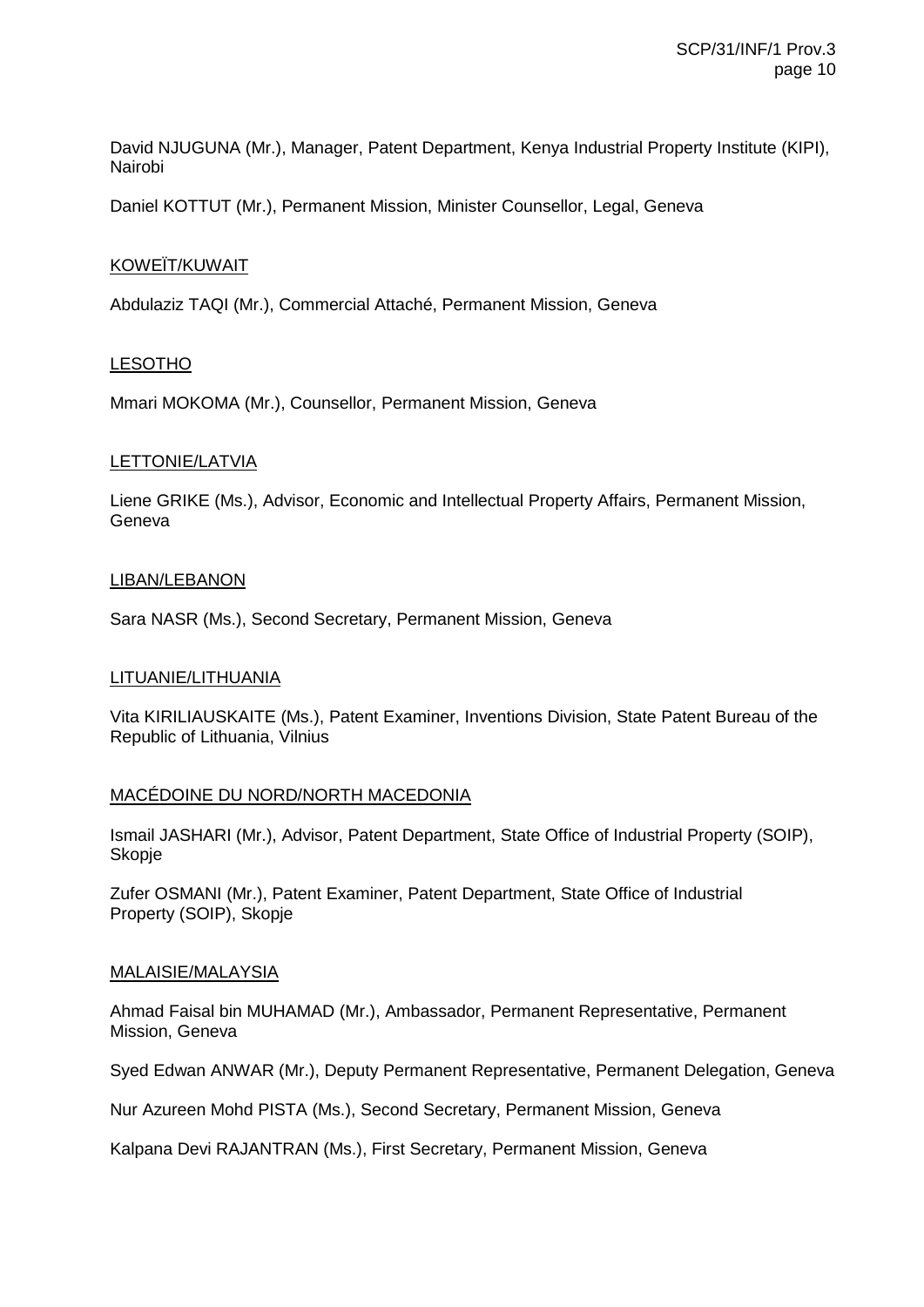Nor Intan PAMIN (Ms.), Patent Examiner, Patent Science and Traditional Knowledge Division, Intellectual Property Corporation of Malaysia (MyIPO), Kuala Lumpur

## MALTE/MALTA

Nicoleta CROITORU-BANTEA (Ms.), Political Officer, Permanent Mission, Geneva

## MAROC/MOROCCO

Karima FARAH (Mme), directrice des brevets d'invention, Direction des Brevets, Office marocain de la propriété industrielle et commerciale (OMPIC), Casablanca

## MAURICE/MAURITIUS

Rajkumar SOOKUN (Mr.), Minister Counsellor, Deputy Permanent Representative, Permanent Mission, Geneva

Parasram GOPAUL (Mr.), Counsellor, Permanent Mission, Geneva

Omduttrajsingh SEWRAJ (Mr.), Counsellor, Permanent Mission, Geneva

Fee Young LI PIN YUEN (Ms.), Second Secretary, Permanent Mission, Geneva

#### MEXIQUE/MEXICO

Eulalia MÉNDEZ MONROY (Sra.), Directora, Dirección Divisional de Patentes, Instituto Mexicano de la Propiedad Industrial (IMPI), Dirección Nacional de la Propiedad Industrial (DNPI), Ministerio de Industria, Energía y Minería, Ciudad de México

Eunice HERRERA CUADRA (Sra.), Subdirectora Divisional, Negociaciones y Legislación Internacional, Dirección Divisional de Relaciones Internacionales, Instituto Mexicano de la Propiedad Industrial (IMPI), Ciudad de México

María del Pilar ESCOBAR BAUTISTA (Sra.), Consejera, Misión Permanente, Ginebra

#### MONACO

Gilles REALINI (M.), premier secrétaire, Mission permanente, Genève

#### NÉPAL/NEPAL

SHAHI Uttam Kumar (Mr.), Counsellor, Permanent Mission, Geneva

Bhuwan PAUDEL (Mr.), Second Secretary, Permanent Mission, Geneva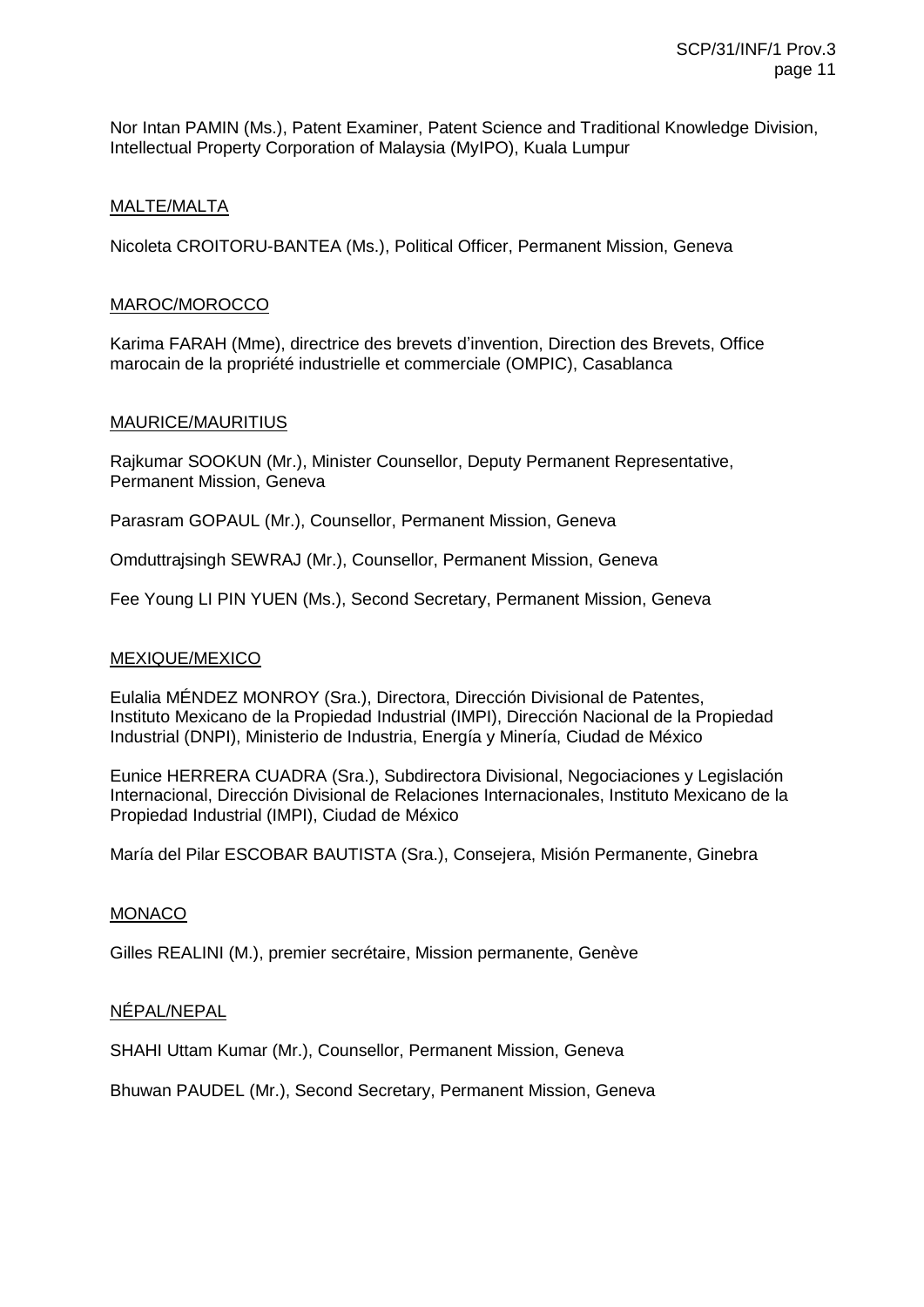## NICARAGUA

Harry Miguel PERALTA LÓPEZ (Sr.), Director General, Dirección General del Registro de la Propiedad Intelectual (RPI), Ministerio de Fomento, Industria y Comercio (MIFIC), Managua

Carlos Ernesto MORALES DÁVILA (Sr.), Embajador, Representante Permanente, Misión Permanente, Ginebra

Mirna Mariela RIVERA ANDINO (Sra.), Consejera, Misión Permanente, Ginebra

# NIGÉRIA/NIGERIA

Stella Ozo EZENDUKA (Ms.), Head of Patents and Industrial Designs Registry, Commercial Law Department, Trade Marks, Patents and Designs Registry, Federal Ministry of Industry, Trade and Investment, Abuja

Eno-Obong Young USEN (Ms.), Principal Assistant Registrar, Trademarks, Patents Designs Registry, Commercial Law Department, Federal Ministry of Industry, Trade and Investment, Abuja

Amina SMAILA (Ms.), Minister, Permanent Mission, Geneva

## NORVÈGE/NORWAY

Marianne RØRVIK (Ms.), Acting Head, Legal Section, Patent Department, Norwegian Industrial Property Office (NIPO), Oslo

# OMAN

Ruqaiya AL-HARASSI (Ms.), Patent Specialist, Intellectual Property Department, Ministry of Commerce and Industry, Muscat

Mohammed AL BALUSHI (Mr.), First Secretary, Permanent Mission, Geneva

#### OUGANDA/UGANDA

George TEBAGANA (Mr.), Second Secretary, Permanent Mission, Geneva

#### PAKISTAN

Ghulam MUJTABA (Mr.), Deputy Director of Patents, Intellectual Property Organization of Pakistan (IPO-Pakistan), Islamabad

Zunaira LATIF (Ms.), First Secretary, Permanent Mission, Geneva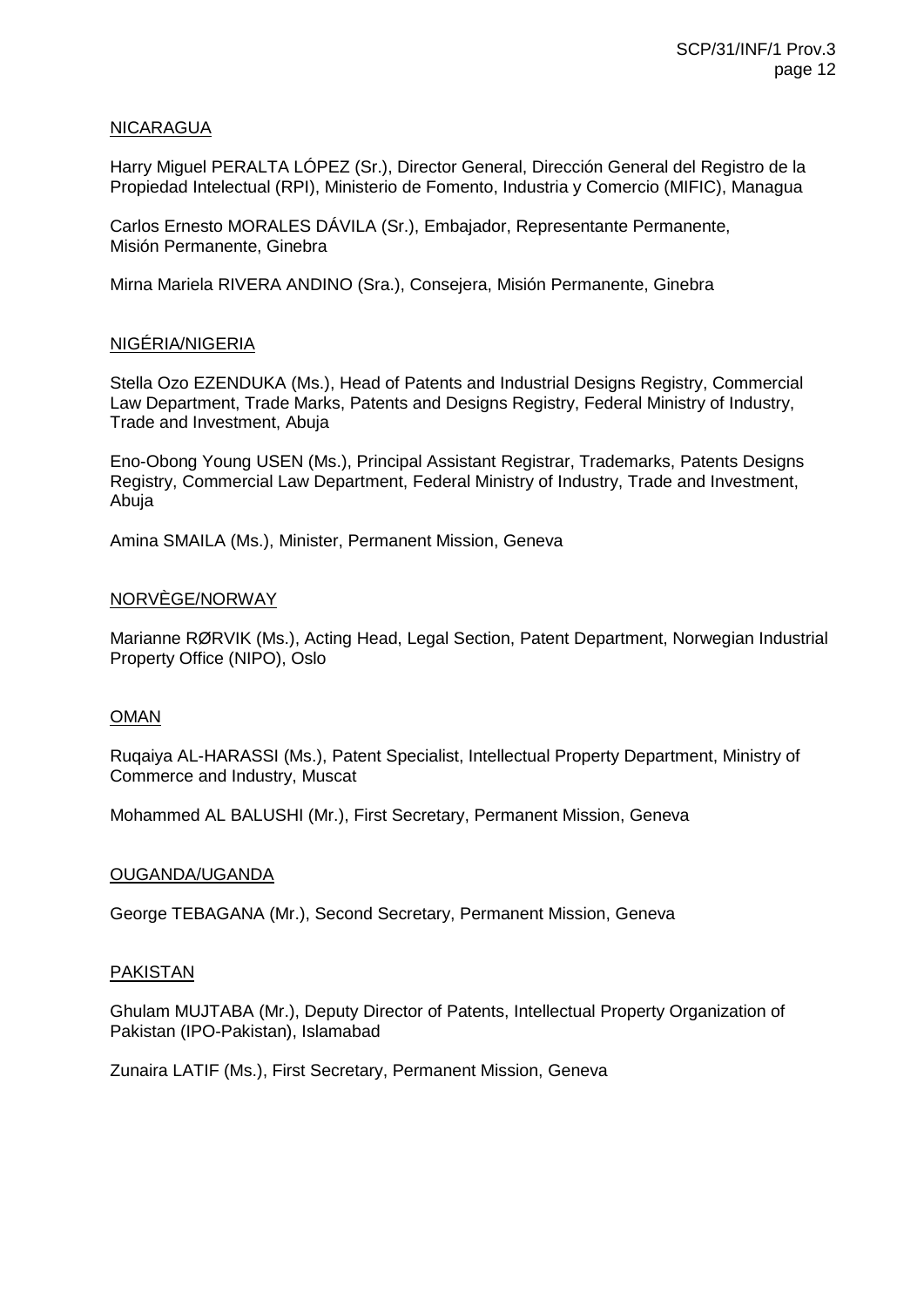# PANAMA

Ricardo Arturo MARRÉ ALVAREZ (Sr.), Sub-Director, Dirección General del Registro de la Propiedad Industrial (DIGERPI), Ministerio de Comercio e Industrias, Panamá

# PARAGUAY

Walter Jose CHAMOMMO MILTOS (Sr.), Segundo Secretario, Misión Permanente, Ginebra

# PHILIPPINES

Arnel TALISAYON (Mr.), First Secretary, Permanent Mission, Geneva

Jayroma Paula BAYOTAS (Ms.), Attaché, Permanent Mission, Geneva

# POLOGNE/POLAND

Grażyna LACHOWICZ (Ms.), Adviser to the President, Cabinet of the President, Patent Office of the Republic of Poland, Warsaw

Agnieszka HARDEJ-JANUSZEK (Ms.), First Counsellor, Permanent Mission, Geneva

# PORTUGAL

Francisco SARAIVA (Mr.), Counsellor, Permanent Mission, Geneva

Vanessa FATAL (Ms.), Patent Examiner, Portuguese Institute of Industrial Property, Directorate of Trademarks and Patents / Patents and Utility Models Department, Ministry of Justice (Portuguese Institute of Industrial Property), Lisbon

# RÉPUBLIQUE ARABE SYRIENNE/SYRIAN ARAB REPUBLIC

Roula ALMARDINI (Ms.), Patent Examiner, Directorate of Commercial Industrial Property Protection, Ministry of Internal Trade and Consumer Protection, Damascus

# RÉPUBLIQUE DE CORÉE/REPUBLIC OF KOREA

LEE Hyejin (Ms.), Presiding Judge, Supreme Court of Korea, Seoul

SONG Daejong (Mr.), Director, Home Appliances Examination Division, Korean Intellectual Property Office (KIPO), Daejeon

HYUN Jaeyong (Mr.), Deputy Director, Patent System Administration Division, Korean Intellectual Property Office (KIPO), Daejeon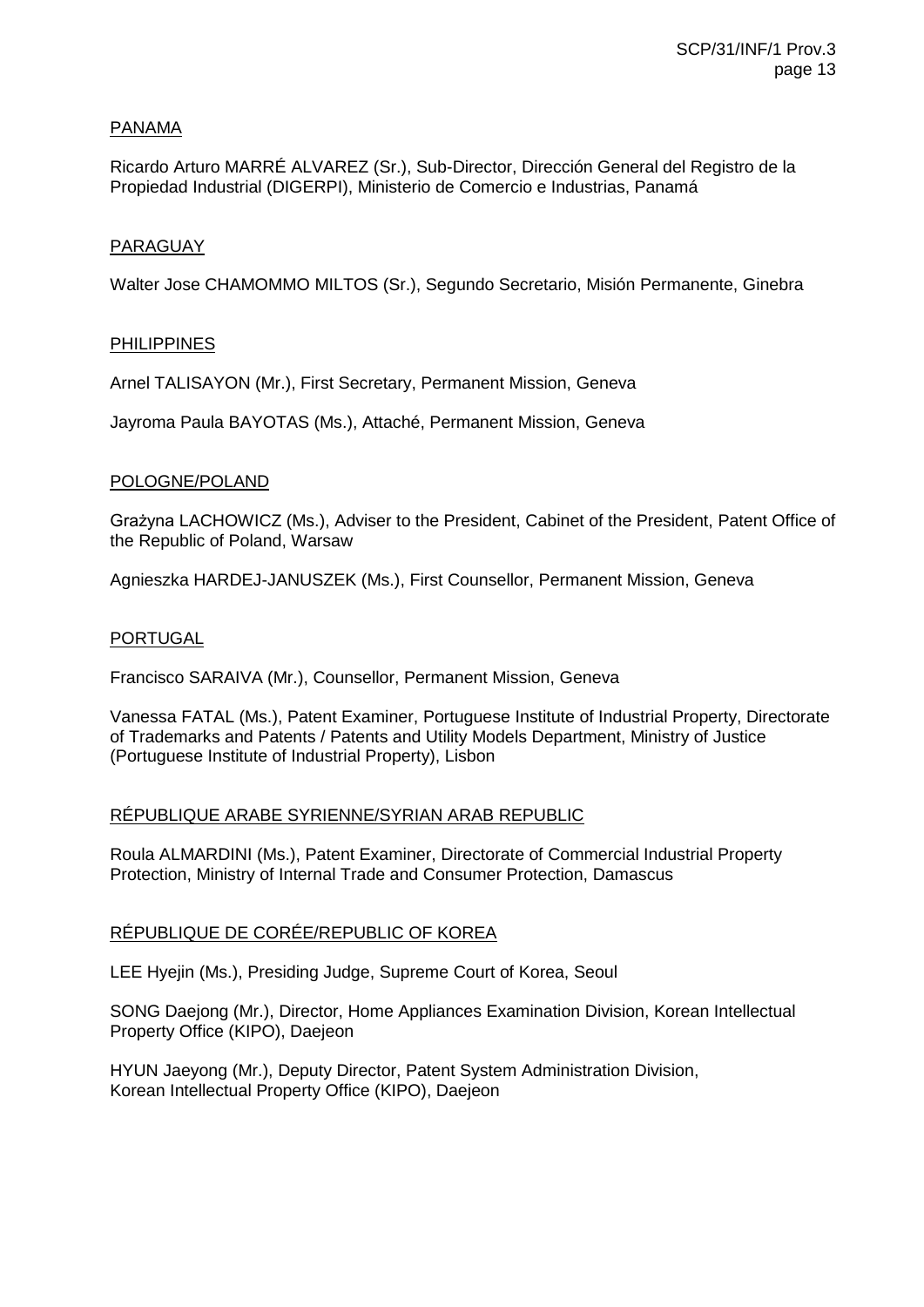LEE Hyeonseok (Mr.), Deputy Director, Patent System Administration Division, Korean Intellectual Property Office (KIPO), Daejeon

NAM Bae-in (Mr.), Deputy Director, Home Appliances Examination Division, Korean Intellectual Property Office (KIPO), Daejeon

## RÉPUBLIQUE DE MOLDOVA/REPUBLIC OF MOLDOVA

Diana STICI (Ms.), Head, Legal Department, State Agency on Intellectual Property (AGEPI), Chisinau

Lidia DIMITRIU (Ms.), Head, Document Management Division, Patent Department, State Agency on Intellectual Property, Chisinau

## RÉPUBLIQUE TCHÈQUE/CZECH REPUBLIC

Lucie ZAMYKALOVA (Ms.), Head, International Unit II, International Department, Industrial Property Office, Prague

#### ROUMANIE/ROMANIA

Anca IONESCU (Ms.), Examiner, Patent Department, State Office for Inventions and Trademarks (OSIM), Bucharest

Marius MARUDA (Mr.), Legal Adviser, Legal and European Affairs, State Office for Inventions and Trademarks (OSIM), Bucharest

#### ROYAUME-UNI/UNITED KINGDOM

Sarah WHITEWHEAD (Ms.), Deputy Director Innovation, UK Intellectual Property Office (UK IPO), Cardiff

Zac STENTIFORD (Mr.), Senior Policy Advisor, Patents Policy, UK Intellectual Property Office (UK IPO), Newport

#### SAINT-SIÈGE/HOLY SEE

Carlo Maria MARENGHI (Mr.), Attaché, Permanent Mission, Geneva

# SÉNÉGAL/SENEGAL

Lamine Ka MBAYE (M.), premier secrétaire, Mission permanente, Genève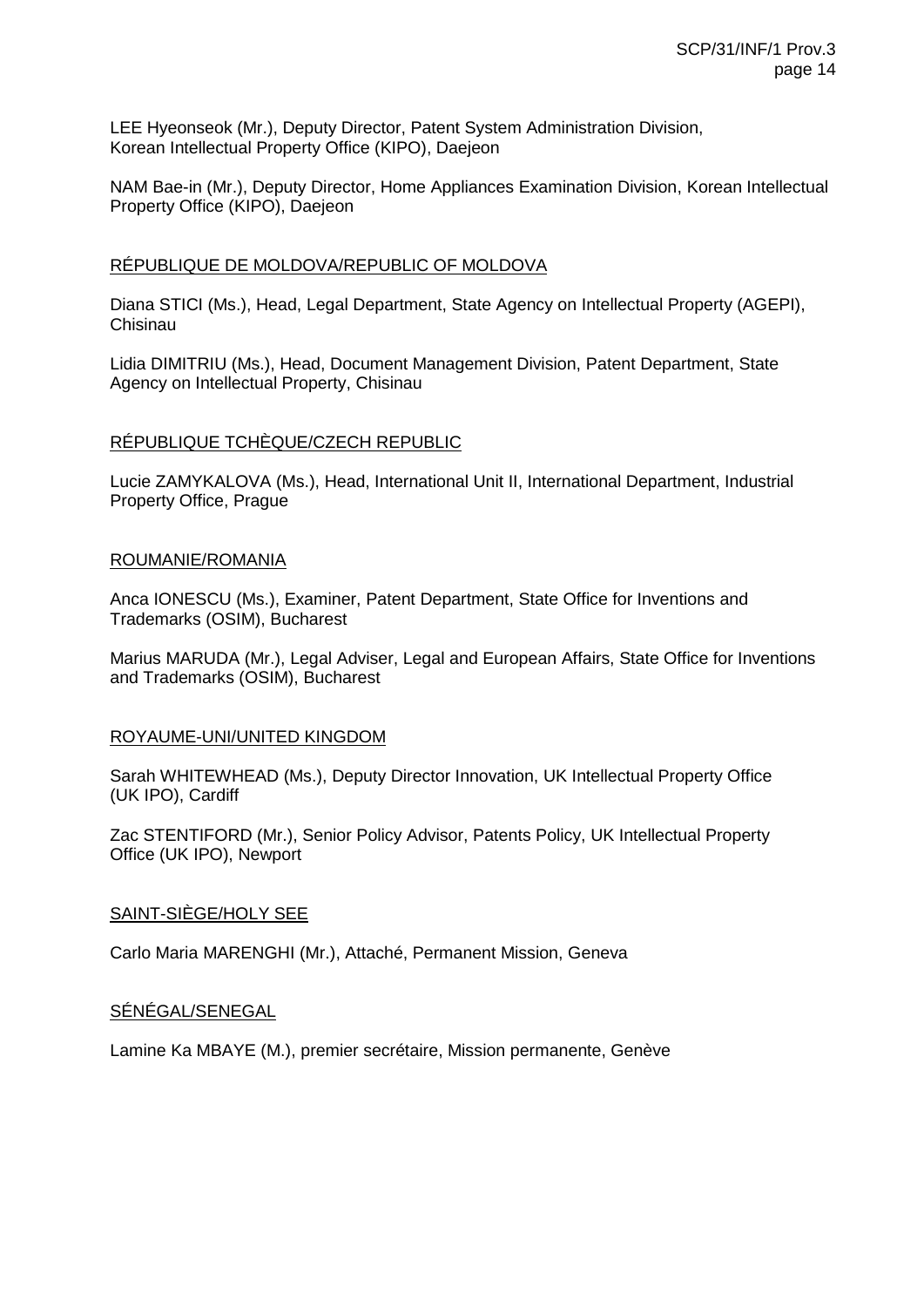## **SEYCHELLES**

Ashik HASSAN (Mr.), Director General for Trade, Ministry of Finance, Trade, Investment and Economic Planning, Victoria

Lucille Véronique BRUTUS (Ms.), Attaché, Permanent Mission, Geneva

## SINGAPOUR/SINGAPORE

Yixin LIU (Mr.), Assistant Director, Registries of Patents, Designs and Plant Varieties, Intellectual Property Office of Singapore (IPOS), Singapore

Sharmaine WU (Ms.), Director, Registries of Patents, Designs and Plant Varieties, Intellectual Property Office of Singapore (IPOS), Singapore

Alfred YIP (Mr.), Director, Search and Examination Department, Intellectual Property Office of Singapore (IPOS), Singapore

Wei Hao TAN (Mr.), First Secretary, Permanent Mission, Singapore

## SLOVAQUIE/SLOVAKIA

Lukrécia MARČOKOVÁ (Ms.), Director, Patent Department, Industrial Property Office of the Slovak Republic, Banská Bystrica

#### SLOVÉNIE/SLOVENIA

Vitka ORLIČ ZRNEC (Ms.), Patent Examiner, Patent Department, Slovenian Intellectual Property Office (SIPO), Ministry of Economic Development and Technology, Ljubljana

#### SUÈDE/SWEDEN

Marie ERIKSSON (Ms.), Head, Legal Affairs, Patent Department, Swedish Patent and Registration Office (PRV), Stockholm

Lisa SELLGREN (Ms.), Senior Patent Examiner, Swedish Patent and Registration Office (PRV), **Stockholm** 

#### SUISSE/SWITZERLAND

Esther BAUMGARTNER (Mme), conseillère juridique, Division droit et affaires internationales, Institut fédéral de la propriété intellectuelle (IPI), Berne

Charlotte BOULAY (Mme), conseillère juridique, Division droit et affaires internationales, Institut fédéral de la propriété intellectuelle (IPI), Berne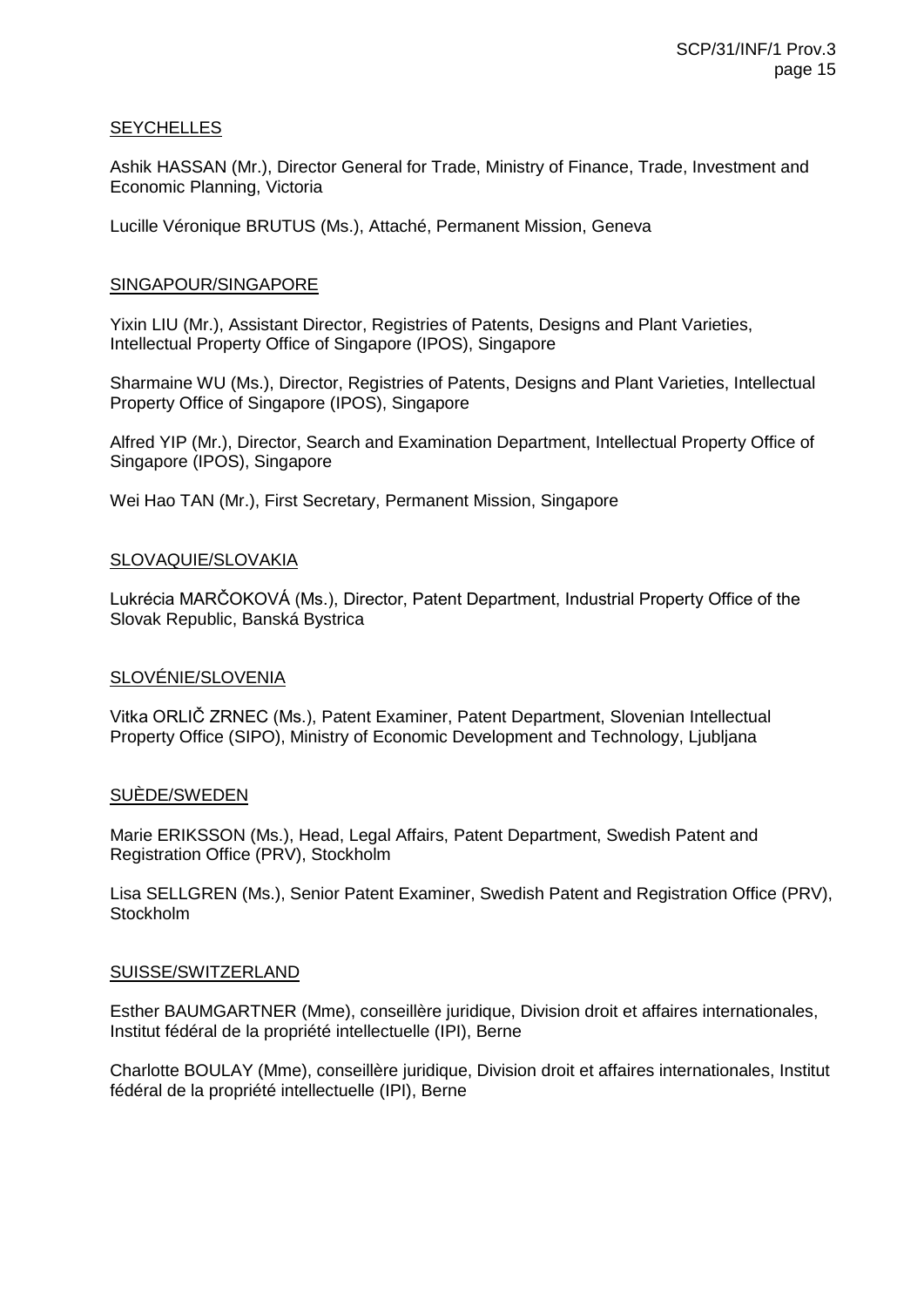Beatrice STIRNER (Mme), conseillère juridique, Division droit et affaires internationales, Institut fédéral de la propriété intellectuelle (IPI), Berne

Reynald VEILLARD (M.), conseiller, Mission permanente, Genève

## TADJIKISTAN/TAJIKISTAN

Parviz MIRALIEV (Mr.), Head, Department of International Registration of Trademarks, National Center for Patents and Information (NCPI), Ministry of Economic Development and Trade, Dushanbe

## THAÏLANDE/THAILAND

Rattanisa SUPHACHATURAS (Ms.), Legal Officer, Legal Office, Department of Intellectual Property (DIP), Ministry of Commerce, Nonthaburi

Sairudee DUANGWANG (Ms.), Senior Patent Examiner, Department of Intellectual Property (DIP), Ministry of Commerce, Nonthaburi

#### TUNISIE/TUNISIA

Riadh SOUSSI (M.), directeur général, Institut national de la normalisation et de la propriété industrielle (INNORPI), Ministère de l'industrie et des petites et moyennes entreprises, Tunis

#### TURQUIE/TURKEY

Tuğba CANATAN AKICI (Ms.), Legal Counsellor, Permanent Mission to the World Trade Organization (WTO), Geneva

#### UKRAINE

Olena KULYK (Ms.), Head of Division, Intellectual Property Department, Ministry of Economic Development and Trade of Ukraine, Kyiv

Violetta VAGANOVA (Ms.), Chief Specialist, Intellectual Property Department, Ministry of Economic Development and Trade of Ukraine, Kyiv

#### URUGUAY

Sandra VARELA COLLAZO (Sra.), Encargada, Área de Patentes y Tecnología, Dirección Nacional de la Propiedad Industrial (DNPI), Ministerio de Industria, Montevideo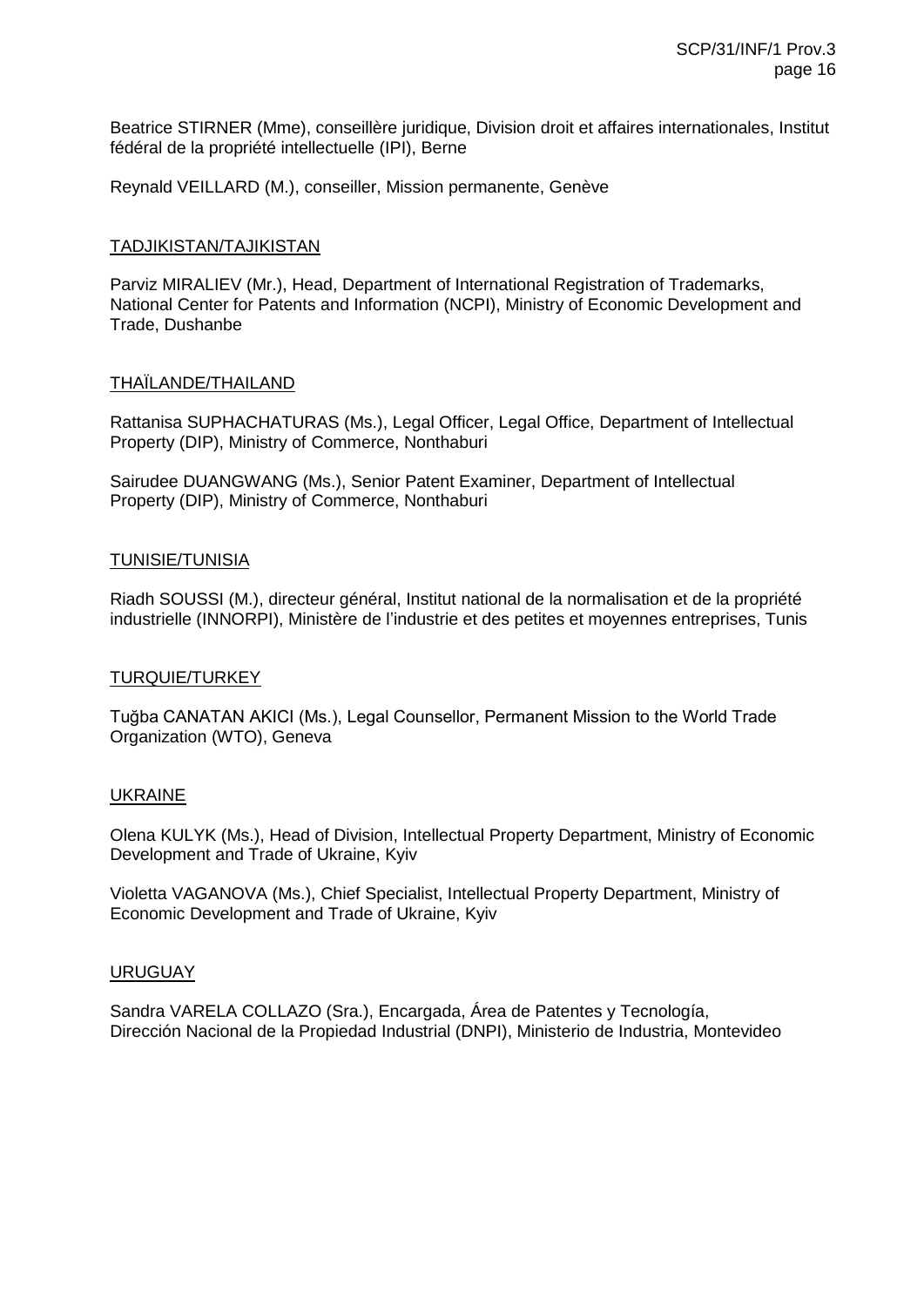# VENEZUELA (RÉPUBLIQUE BOLIVARIENNE DU)/VENEZUELA (BOLIVARIAN REPUBLIC OF)

Alberto José REY MARTÍNEZ (Sr.), Director General, Servicio Autónomo de la Propiedad Intelectual (SAPI), Ministerio del Poder Popular de Comercio Nacional, Caracas

Jorge VALERO (Sr.), Embajador Representante Permanente, Misión Permanente, Ginebra

Violeta FONSECA OCAMPOS (Sra.), Ministra Consejera, Misión Permanente, Ginebra

Genoveva CAMPOS DE MAZZONE (Sra.), Consejera, Misión Permanente, Ginebra

# VIET NAM

PHAN Thanh Hai (Mr.), Deputy Director, Patent Examination Center, Intellectual Property Office of Viet Nam (IP Viet Nam), Ministry of Science and Technology, Hanoi

DAO Nguyen (Mr.), Second Secretary, Permanent Mission to the World Trade Organization (WTO), Geneva

# ZIMBABWE

Tanyaradzwa MANHOMBO (Mr.), Counsellor, Permanent Mission, Geneva

## II. ORGANISATIONS INTERNATIONALES INTERGOUVERNEMENTALES/ INTERNATIONAL INTERGOVERNMENTAL ORGANIZATIONS

# CENTRE SUD (CS)/SOUTH CENTRE (SC)

Viviana ROMERO (Ms.), Senior Programme Officer, Health, Intellectual Property and Biodiversity Programme, Geneva

Nirmalya SYAM (Mr.), Senior Programme Officer, Health, Intellectual Property and Biodiversity Programme, Geneva

Vitor IDO (Mr.), Programme Officer, Health, Intellectual Property and Biodiversity Programme, Geneva

Viviana MUÑOZ TÉLLEZ (Ms.), Coordinator, Health, Intellectual Property and Biodiversity Programme, Geneva

Mirza ALAS (Ms.), Research Associate, Health, Intellectual Property and Biodiversity Programme, Geneva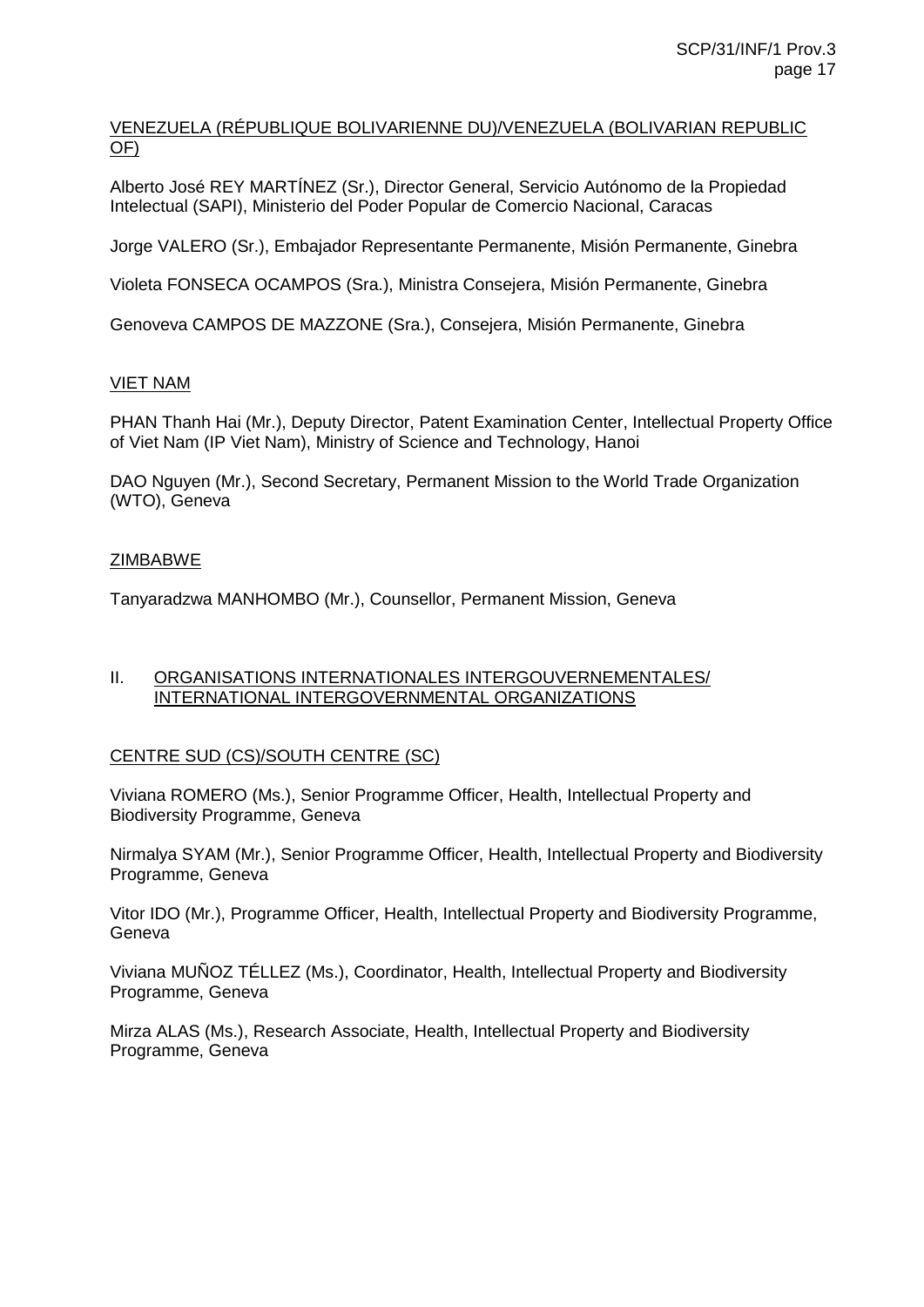# COMMISSION EUROPÉENNE (CE)/EUROPEAN COMMISSION (EC)

Vytenis SEMETA (Mr.), Policy Officer, Brussels

## OFFICE DES BREVETS DU CONSEIL DE COOPÉRATION DES ÉTATS ARABES DU GOLFE (CCG)/PATENT OFFICE OF THE COOPERATION COUNCIL FOR THE ARAB STATES OF THE GULF (GCC PATENT OFFICE)

Khaled BENKHLAIF (Mr.), Regional Relations Officer, Development of Foreign Relations Department, Riyadh

Nouf BIN NASBAN (Ms.), Senior Patent Examiner, Riyadh

## ORGANISATION EURASIENNE DES BREVETS (OEAB)/EURASIAN PATENT ORGANIZATION (EAPO)

Saule TLEVLESSOVA (Ms.), President, Moscow

Aurelia CEBAN (Ms.), Director, Chemistry and Medicines Division, Examination Department, Moscow

# ORGANISATION MONDIALE DE LA SANTÉ (OMS)/WORLD HEALTH ORGANIZATION (WHO)

Erika DUEÑAS (Ms.), Technical Officer, Geneva

## ORGANISATION MONDIALE DU COMMERCE (OMC)/WORLD TRADE ORGANIZATION (WTO)

Natalie CARLSON (Ms.), Legal Analyst, Intellectual Property, Government Procurement and Competition Division, Geneva

Maegan MCCANN (Ms.), Legal Analyst and Technical Assistance Officer, Intellectual Property, Government Procurement and Competition Division, Geneva

Roger KAMPF (Mr.), Counsellor, Intellectual Property, Government Procurement and Competition Division, Geneva

Xiaoping WU (Ms.), Counsellor, Intellectual Property, Government Procurement and Competition Division, Geneva

#### UNION EUROPÉENNE (UE)/EUROPEAN UNION (EU)

Anne VON ZUKOWSKI (Ms.), Policy Officer, DG GROW, European Commission, Brussels

Pascal DELISLE (Mr.), First Counsellor, Permanent Delegation, Geneva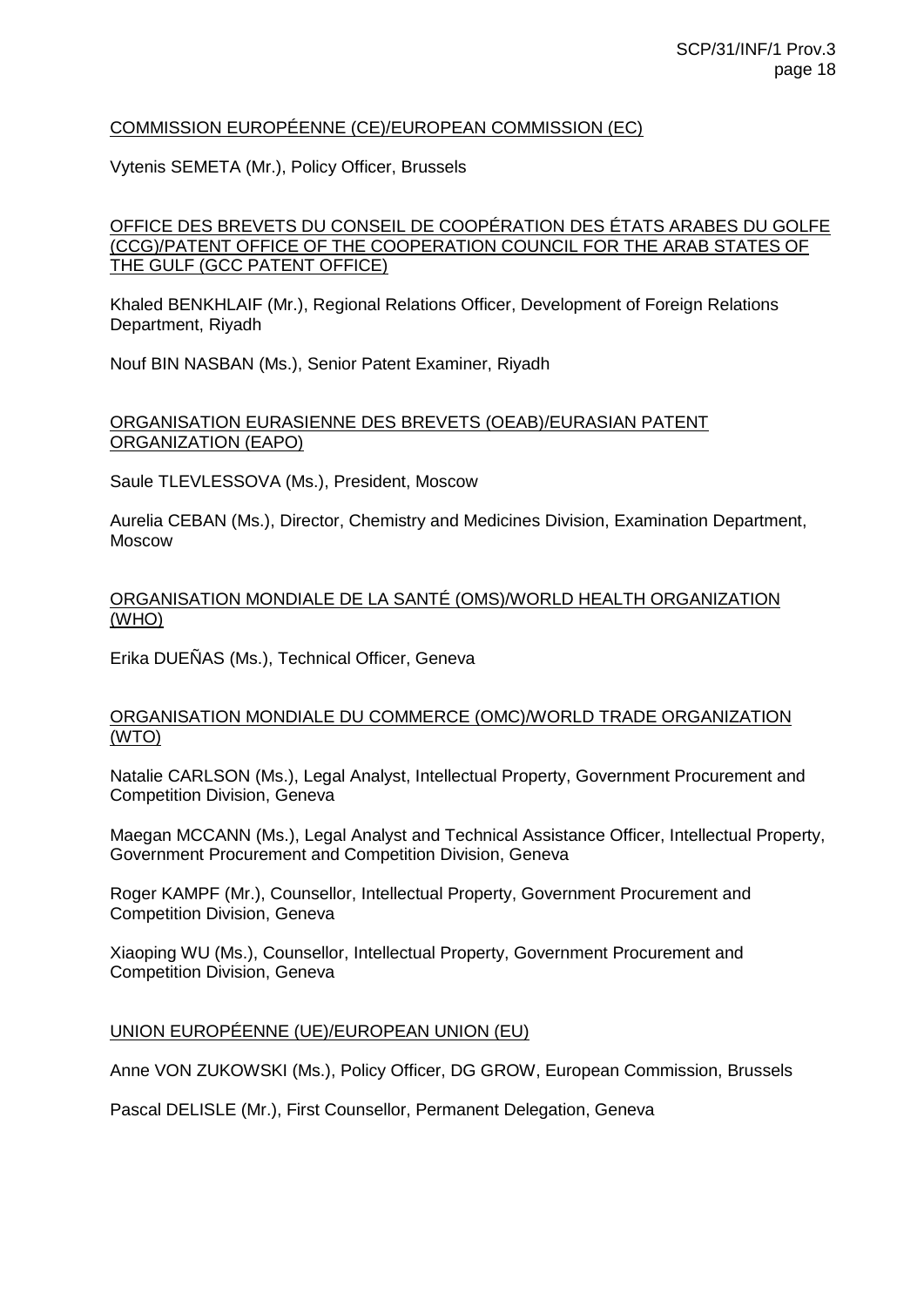Lucie BERGER (Ms.), First Secretary, Permanent Delegation, Geneva

Lukas SCHAUGG (Mr.), Intern, Permanent Delegation, Geneva

# III. ORGANISATIONS NON GOUVERNEMENTALES/NON-GOVERNMENTAL **ORGANIZATIONS**

Association allemande pour la propriété industrielle et le droit d'auteur (GRUR)/German Association for the Protection of Industrial Property and Copyright Law (GRUR) Stephan FREISCHEM (Mr.), Secretary General, Cologne

Association asiatique d'experts juridiques en brevets (APAA)/Asian Patent Attorneys Association (APAA) Catherine Eunkyeong LEE (Ms.), Co-Chair, Patents Committee, Seoul Shigeyuki NAGAOKA (Mr.), Co-chair, Patents Committee, Tokyo

Association européenne des étudiants en droit (ELSA International)/European Law Students' Association (ELSA International) Margherita CORRADO (Ms.), Delegate, Brussels Kalypso KOURTIDI (Ms.), Delegate, Brussels Andrej ŽERJAL (Mr.), Delegate, Brussels

Association internationale pour la protection de la propriété intellectuelle (AIPPI)/International Association for the Protection of Intellectual Property (AIPPI) Steven GARLAND (Mr.), Member, Client-Attorney Privilege Committee, Ottawa Stephan FREISCHEM (Mr.), Observer, Zurich

Centre d'études internationales de la propriété intellectuelle (CEIPI)/Centre for International Intellectual Property Studies (CEIPI) François CURCHOD (M.), chargé de mission, Genolier

Chambre de commerce internationale (CCI)/International Chamber of Commerce (ICC) Ivan HJERTMAN (Mr.), European Patent Attorney, IP Interface AB, Commission on Intellectual Property, Stockholm

Civil Society Coalition (CSC) Ezekiel BORO (Mr.), Fellow, Geneva

CropLife International/CropLife International (CROPLIFE) Tatjana SACHSE (Ms.), Legal Adviser, Geneva

Fédération internationale de l'industrie du médicament (FIIM)/International Federation of Pharmaceutical Manufacturers Associations (IFPMA) Komal KALHA (Ms.), Head of Intellectual Property Policy, Geneva Luca DEPLANO (Mr.), Policy Analyst, Geneva Thomas WINKLER (Mr.), Patent Attorney, Basel

Fédération internationale des conseils en propriété intellectuelle (FICPI)/International Federation of Intellectual Property Attorneys (FICPI) Jérôme COLLIN (Mr.), Chair of CET 3 (International Patents), Paris Kim FINNILÄ (Mr.), CET Assistant Reporter General, Helsinki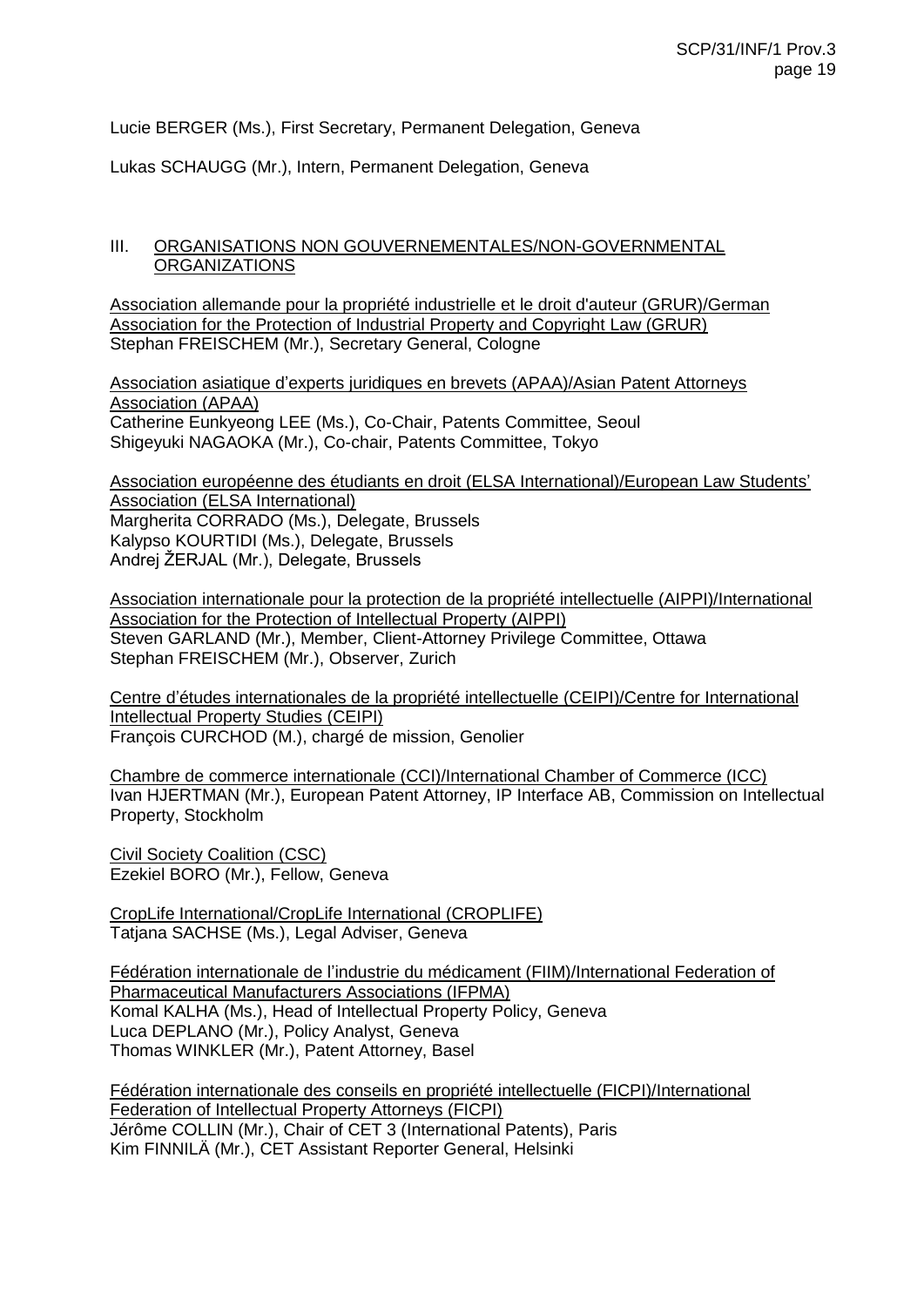Health and Environment Program (HEP)

Madeleine SCHERB (Mme), économiste et présidente, Genève Pierre SCHERB (M.), conseiller juridique, Genève

Institut des mandataires agréés près l'Office européen des brevets (EPI)/Institute of Professional Representatives Before the European Patent Office (EPI) John BROWN (Mr.), Chair, Harmonisation Committee, Munich Filippo SANTI (Mr.), Secretary, Harmonisation Committee, Munich

IP Federation

Scott ROBERTS (Mr.), Vice President, London

Japan Intellectual Property Association (JIPA) Terukazu TERAUCHI (Mr.), Chairman of Medical and Biotechnology Committee, Tokyo

Japan Patent Attorneys Association (JPAA) Hiroyuki KOSHIMOTO (Mr.), Member, Tokyo Takeo NASU (Mr.), Member, Tokyo

Knowledge Ecology International, Inc. (KEI) Thiru BALASUBRAMANIAM (Mr.), Geneva Representative, Geneva

Médecins Sans Frontières (MSF)

Yuanqiong HU (Ms.), Senior Legal and Policy Advisor, Geneva Roshan JOSEPH (Mr.), Trade and IP Analyst, New Delhi Manuel MARTIN (Mr.), Medical Innovation and Access Policy Adviser, Geneva Shailly GUPTA (Ms.), Communications Advisor, Geneva

Medicines Patent Pool (MPP)

Esteban BURRONE (Mr.), Head of Policy, Geneva Andrew GOLDMAN (Mr.), Associate Counsel, Geneva Nicola LOFFREDI (Ms.), Manager, Business Development, Geneva Amina MAILLARD (Ms.), Patent Information Manager, Geneva Liudmyla MAISTAT (Ms.), Advocacy and Policy Manager, Geneva Sandra NOBRE (Ms.), Head of Business Development, Geneva Antoine SHAKO (Mr.), Communications Manager, Geneva Sophie THIEVENAZ (Ms.), Head (ad interim), Communications, Geneva Maica TRABANCO (Ms.), Associate Counsel, Geneva Bétina ZAGO (Ms.), Communications Manager, Geneva

Third World Network Berhad (TWN) Sangeeta SHASHIKANT (Ms.), Legal Advisor, Geneva Heba WANIS (Ms.), Researcher, Cairo